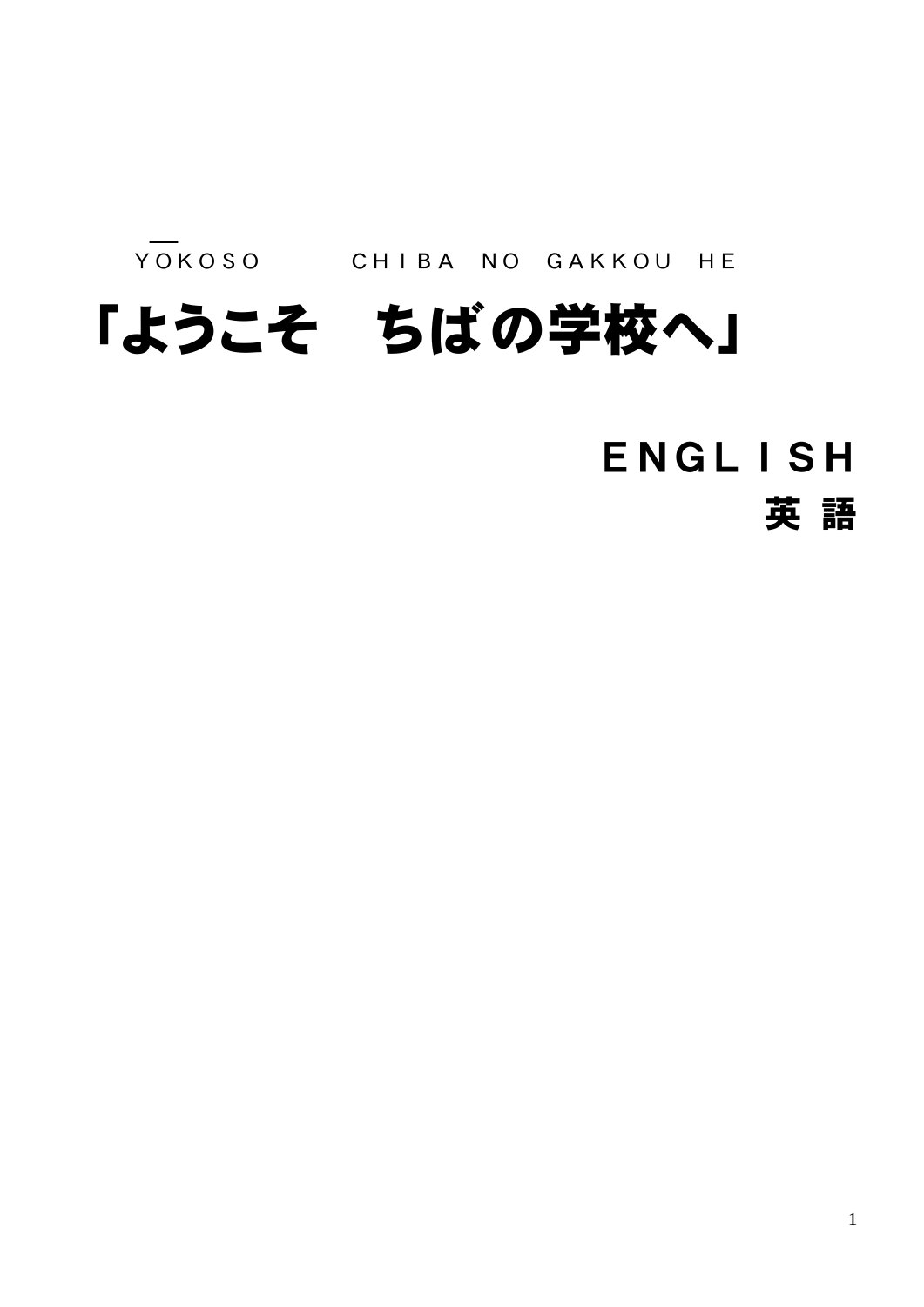| -ENGLISH-                                                                                                                                                                                                                                                                                                                                                                            | -日本語-                                                                                                                                                                 |
|--------------------------------------------------------------------------------------------------------------------------------------------------------------------------------------------------------------------------------------------------------------------------------------------------------------------------------------------------------------------------------------|-----------------------------------------------------------------------------------------------------------------------------------------------------------------------|
| Opening                                                                                                                                                                                                                                                                                                                                                                              | 【オープニング】                                                                                                                                                              |
| My name's Robert.<br>My Dad's American.<br>I like P.E. because I can play sports with everyone.                                                                                                                                                                                                                                                                                      | ぼくの名前はロバートです。<br>お父さんはアメリカ人です。<br>僕は体育の授業が好きです。それは皆と運動し<br>たり出来るからです。                                                                                                 |
| I'm Akihime Enori.<br>My Mum and Dad are Taiwanese.<br>My favorite subject is music. I really love singing<br>together with everyone.                                                                                                                                                                                                                                                | 江徳暁媛 (エノリ アキヒメ)です<br>私のお母さんとお父さんは台湾人です。<br>私の好きな授業は音楽です。みんなと一緒に歌<br>ったり合奏することが大好きです。                                                                                  |
| Hi everyone!<br>I'm Yui Nakashima from Katsutadai Elementary School.                                                                                                                                                                                                                                                                                                                 | みなさん こんにちは<br>勝田台小学校 中島 優衣です。                                                                                                                                         |
| We'd like to thank you from the bottom of our hearts for<br>coming all the way to join our Japanese school.<br>I'm sure that your country and your customs are really<br>different.<br>And there are probably lots of different things between our<br>schools and school systems.<br>So let's have a look at this video and I hope you can learn a<br>little about Japanese schools. | はるばる遠くの外国から日本にこられ、<br>私たち 日本の学校に編入されることを 心<br>から歓迎いたします。<br>みなさんの国と 風俗や習慣も違うでしょう。<br>学校の教育制度や内容にも違いがあることで<br>しょう。<br>このビデオを観て 日本の学校のことが<br>少しでもわかっていただけたら うれしいで<br>す。 |
| The school system                                                                                                                                                                                                                                                                                                                                                                    | 【教育制度】                                                                                                                                                                |
| In Japan, we start school at the age of 6.<br>We have 6 years of elementary school and 3 years of junior<br>high school, which are all a part of compulsory education.<br>The school year begins in April, and finishes in March.                                                                                                                                                    | 日本の国は 満6歳になると学校に入学しま<br>す。<br>小学校6力年 中学校3力年が義務教育です。<br>4月に新年度が始まり、3月に修了します。                                                                                           |
| In between, we have summer, winter and spring vacations.<br>Summer vacation is about 40 days long. It starts from the<br>end of July and lasts for the whole of August.<br>Winter vacation is about 2 weeks long and starts in                                                                                                                                                       | その間、夏休み、冬休み、春休みがあります。<br>夏休みは、7月下旬から8月いっぱいまで の<br>約40日<br>冬休みは12月から1月のはじめの2週間く                                                                                        |
| December until the beginning of January.                                                                                                                                                                                                                                                                                                                                             | らい。                                                                                                                                                                   |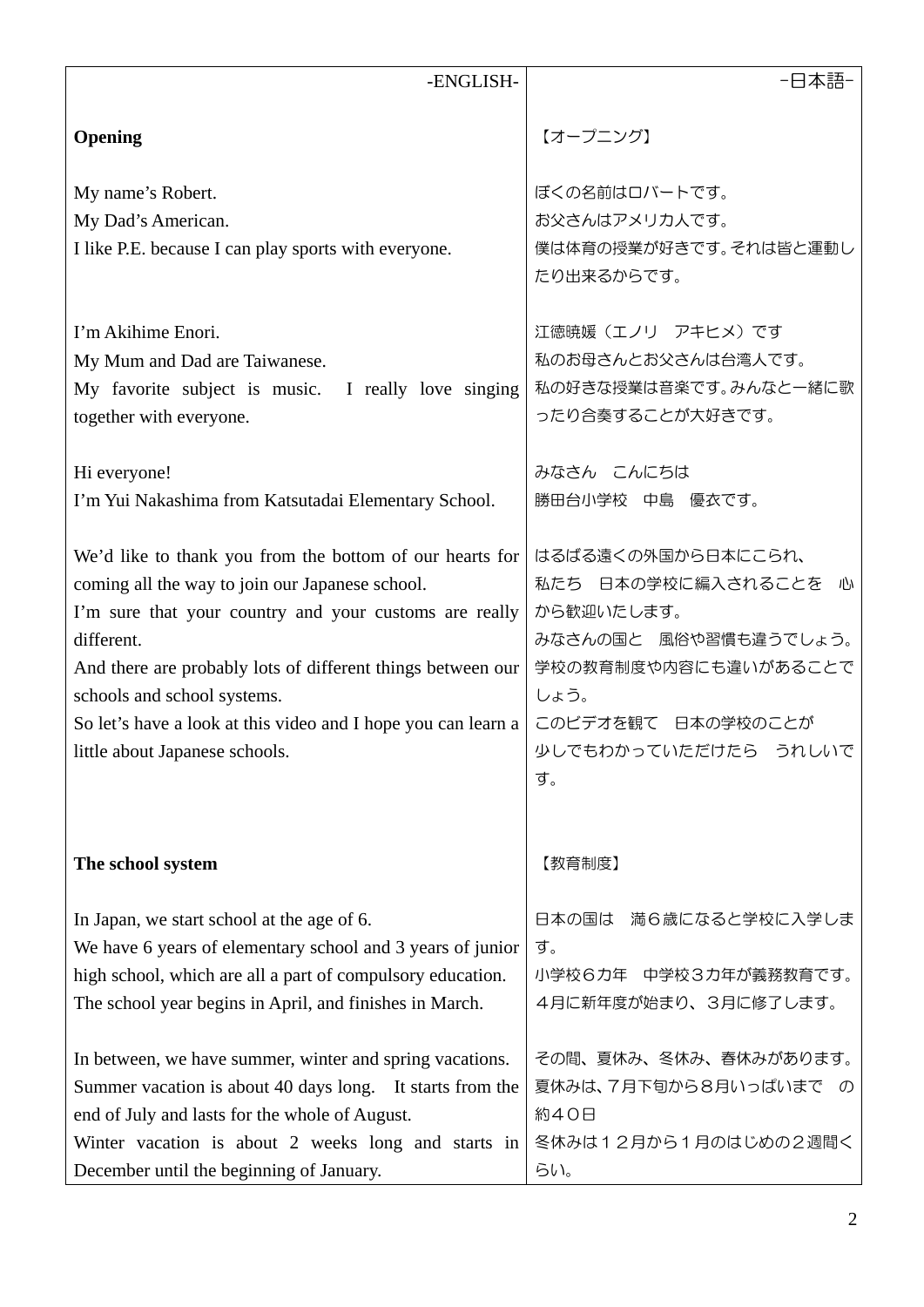| Spring vacation is a 2-week holiday from the end of March  | 春休みは3月下旬から4月のはじめの2週間   |
|------------------------------------------------------------|------------------------|
| until the start of April.                                  | の休みがあります。              |
| Some schools that have 2 terms also have fall vacation for | 2期制をとっている学校の中には、数日の秋休  |
| a few days.                                                | みをとっている所もあります。         |
|                                                            |                        |
| At Japanese schools we have a day off every Saturday and   | 日本の学校では、毎週土曜日と日曜日がお休み  |
| Sunday.                                                    | です。                    |
| Each day has its own routine and timetable.                | 1日の日課は時間割で決まっています。     |
|                                                            |                        |
| All 9 years of compulsory education are free of charge.    | 9力年の義務教育の授業料は、無償です。    |
| And growth checks are also free.                           | 学校で行う発育測定は、無料です。       |
| But other things like school materials, school lunch and   | しかし、教材費、給食費、校外での学習費など、 |
| excursions require a money collection.                     | 必要な実費は集金されます。          |
|                                                            |                        |
| There are a lot of other differences that might leave you  | この他にも違うところがあって、とまどわれる  |
| feeling a little confused.                                 | こともあるでしょう。             |
| Hopefully with this video we can take away some of your    | このビデオは、みなさんの心配を少しでもなく  |
| worries.                                                   | そうと考え、                 |
| Please watch the video and refer to your multilingual      | 製作いたしました。              |
| pamphlet.                                                  | お手元の対訳表を参考にしながら、最後までご  |
|                                                            | らんください。                |
|                                                            |                        |
| The first day of school.                                   | 【学校の1日】                |
|                                                            |                        |
| Let's take a look at your first day of school.             | それでは、学校の1日の生活を紹介しましょ   |
|                                                            | う。                     |
|                                                            |                        |
| Our schools start at 8:00am.                               | わたしたちの学校は8時に始まります。     |
| You can come to school any time between 7:30am and         | 7時半~8時までの間に登校します。      |
| 8:00am.                                                    | 通学路は、登下校するときの 家から学校まで  |
| The school road is the road you should use to go to and    | の道です。                  |
| come home from school.                                     | 安全な道が、学校で決められています。     |
| Your school will tell you the safest road you should use.  | 近所の友達と一緒に 決まった道を通って、登  |
| Come to school on this road with friends from your         | 下校します。                 |
| neighborhood.                                              | 交通ルールを守って安全に登校しましょう。   |
| Be as safe as you can, and remember to follow all of the   |                        |
| road rules.                                                |                        |
|                                                            |                        |
| Every school has a school gate.                            | どの学校にも校門があります。         |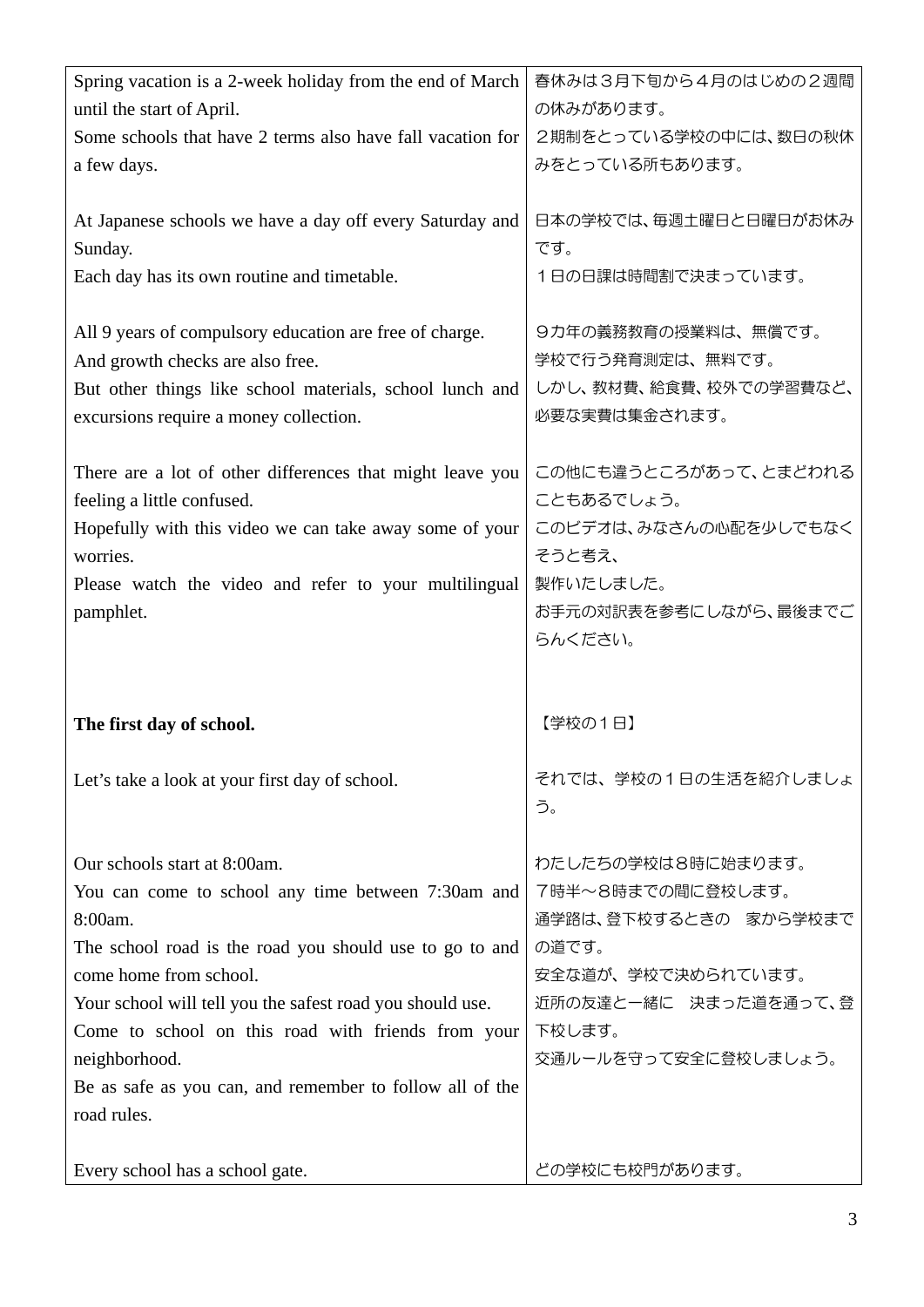| On the school gate you can see the name of your school.    | 校門には、学校の名前が書いてあります。    |
|------------------------------------------------------------|------------------------|
| Come to school through this gate every day.                | 毎日、ここを通って、登下校をします。     |
| When you go to your classroom, use the students' entrance. | 教室に入るときには「昇降口」を使います。   |
| The 'student's entrance' has a special shoebox for every   | 「昇降口」には、ひとりひとりに、靴入れがあ  |
| student.                                                   | ります。                   |
| Change your shoes into your indoor school shoes and go to  | ここで、うわばきにはきかえて教室に入りま   |
| your classroom.                                            | す。                     |
| Let's take a look at your school uniform on your way to    | 登下校の服装をみてみましょう。        |
| school.                                                    |                        |
| Put on your yellow hat and your nametag.                   | 黄色い帽子をかぶり、名札を付けます。     |
| Put your school things into your school bag.               | 学習道具は、ランドセルに入れます。      |
| Your P.E. uniform should be put into a separate bag.       | 体操服は、セカンドバッグにいれます。     |
|                                                            | 小学校では、私服の学校が多いです。      |
| In most elementary schools you can wear casual clothes.    |                        |
| Your shoes should be sandshoes and you can't wear sandals  | 靴は運動靴です。サンダルでは、通学しません。 |
| on your way to school.                                     |                        |
| Most junior high schools have a school uniform.            | 中学校では、制服が多いようです。       |
| Each school has its own uniform with special buttons and   | 各学校で決まった制服やボタン、バッジがあり  |
|                                                            | ますので、                  |
| badges, so please ask your school about your own uniform.  |                        |
|                                                            | 学校におたずねください。           |
| Preparing for study                                        | ー学習の準備ー                |
| Handing in your school diary                               | 一連絡帳の提出ー               |
| Playing outside                                            | 一外遊びー                  |
| Self study and reading in the morning                      | 一朝自習:朝読書一              |
|                                                            |                        |
| When you see your teacher, you should get together with    | 先生がお見えになったら、みんなで揃って挨拶  |
| your classmates for the morning greetings.                 | をします。                  |
| At morning assembly your teacher will talk about the day's | 朝の会は、今日の予定の確認や健康観察をしま  |
| plans and ask how everyone is.                             | す。                     |
| Everyone will sing a song together to start the day on a   | みんなで歌を歌って、朝のスタートを気持ちよ  |
| bright and chirpy note.                                    | くします。                  |
| Listen carefully to your teacher and friends when they     | 先生や友達の話をよく聞きます。        |
| speak.                                                     | やさしい先生を中心に、親切な友達がたくさん  |
| You'll be surrounded with a kind teacher and lots of       | いて、なかよくしてくれることでしょう。    |
| wonderful friends who you'll be sure to get along well     |                        |
| with.                                                      |                        |
|                                                            |                        |
| <b>Studying</b>                                            |                        |
|                                                            | 〔学習〕                   |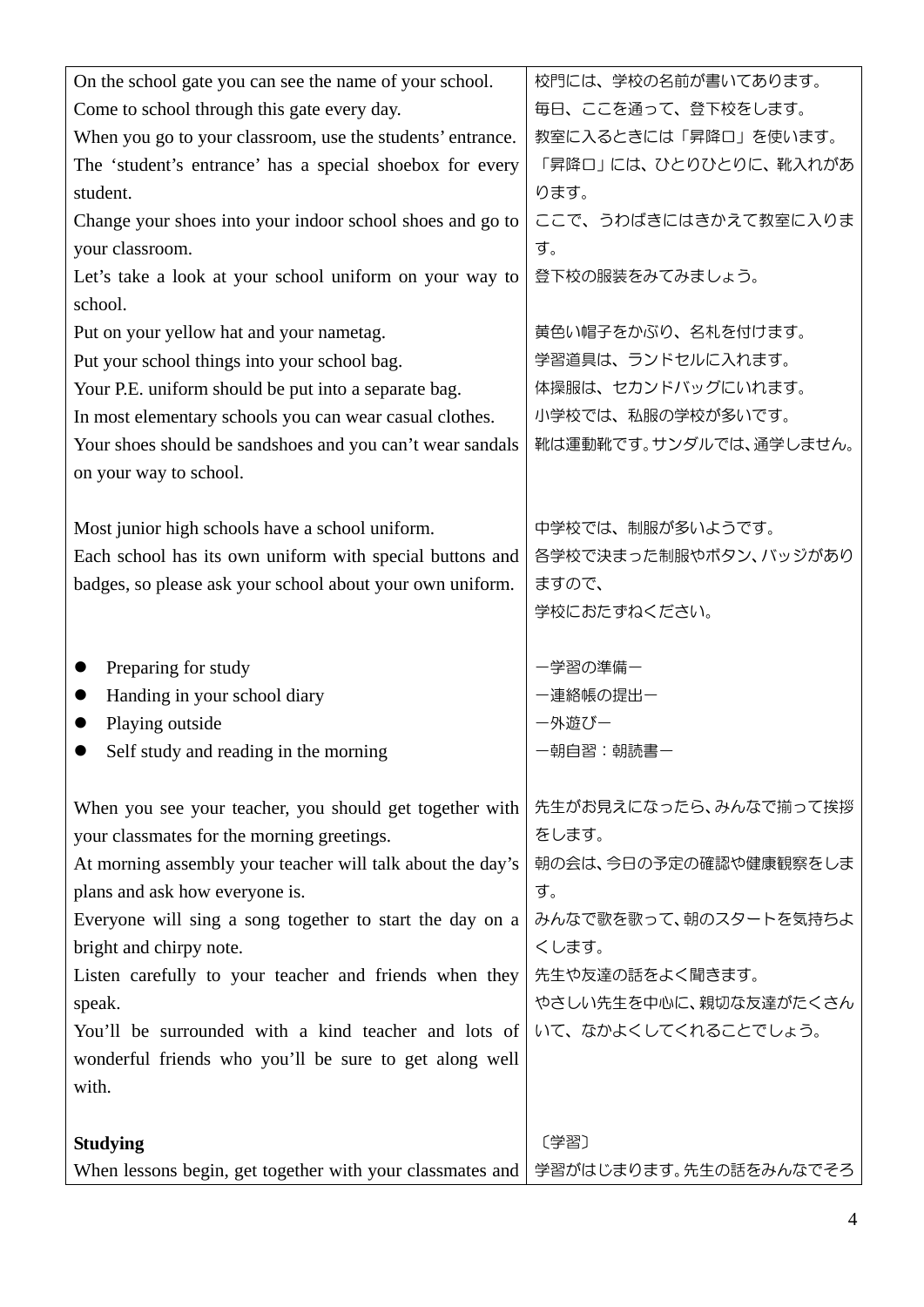| listen carefully to your teacher.                               | って聞きます。               |
|-----------------------------------------------------------------|-----------------------|
| Sometimes you might have to get into a small group or           | 数人でグループになることもあれば、一人で学 |
| sometimes you might have to study on your own.                  | 習することもあります。           |
| You also might go to the library to look for reference books    | 図書室などで参考書を探して学習するときも  |
| for study.                                                      | あります。                 |
| Depending on the subject, you might move to a different         | 教科によっては、特別な教室に移動して学習す |
| classroom for special lessons. This could be for subjects       | ることもあります。             |
| such as music, drawing and manual arts or home                  | 音楽、図工、家庭科などです。        |
| economics.                                                      |                       |
| The number of lessons in a day, and the time to go home         | 授業時間数や下校時刻は、曜日や学年により異 |
| depends on the day of week and your year level.                 | なります。                 |
| For grade 6 students there's usually 5-6 subjects a day.        | 6年生では、1日だいたい5~6時限     |
| Each subject for elementary school students lasts for 45        | 1時限は、小学校は45分です。       |
| minutes.                                                        |                       |
| In elementary school your homeroom teacher will mostly          | 小学校では、授業は担任の先生が中心になって |
| teach you every subject.                                        | 指導します。                |
| In junior high school your teacher will change depending        | 中学校では、教科ごとに先生が替わります。  |
| on the subject, and each lesson lasts for 50 minutes.           | 中学校は、1時限50分です。        |
|                                                                 |                       |
| P.E. lessons are either in the schoolyard or gymnasium.         | 体育の時間は、校庭や体育館に行って学習しま |
| For P.E., you'll need to change into your P.E. uniform so       | す。                    |
| that you can move about easily.                                 | 体育の学習は、動きやすい体操服に着替えま  |
| P.E. lessons are full of activities using things like the vault | す。                    |
| box, mat and exercise bar.                                      | 跳び箱、マット、鉄棒などの運動が盛んです。 |
|                                                                 |                       |
| <b>Recess time</b>                                              | 〔休憩時間〕                |
| Recess time is a time to prepare for your next lesson.          | 休み時間は、次の学習準備をします。     |
| There's also time to go to the toilet if you need.              | トイレもこの時間にすませます。       |
| But this isn't a time to eat snacks.                            | しかし、スナックタイムはありません。    |
| At longer recesses such as the mid morning break and            | 昼休み・業間など 少し長い休み時間には、  |
| lunchtime, you can play and have fun in the schoolyard.         | 校庭で元気よく遊びます。          |
|                                                                 |                       |
| <b>School lunch</b>                                             | 〔給食〕                  |
| And now it's lunchtime!                                         | お昼になりました。             |
| Every school has what is called 'school lunch'.                 | どの学校にも 給食があります。       |
| Everyone eats the same food.                                    | みんな 同じメニューです。         |
| The menu changes each month, and you'll be told in              | 献立は、月ごとに前もって知らせてくれます。 |
| advance what the next menu will be.                             | アレルギーや宗教上の理由で、食べてはいけな |
| Please tell your teacher if there are any foods you can't eat   | い食品がある場合は、お知らせください。   |
| because of allergies or religious reasons.                      |                       |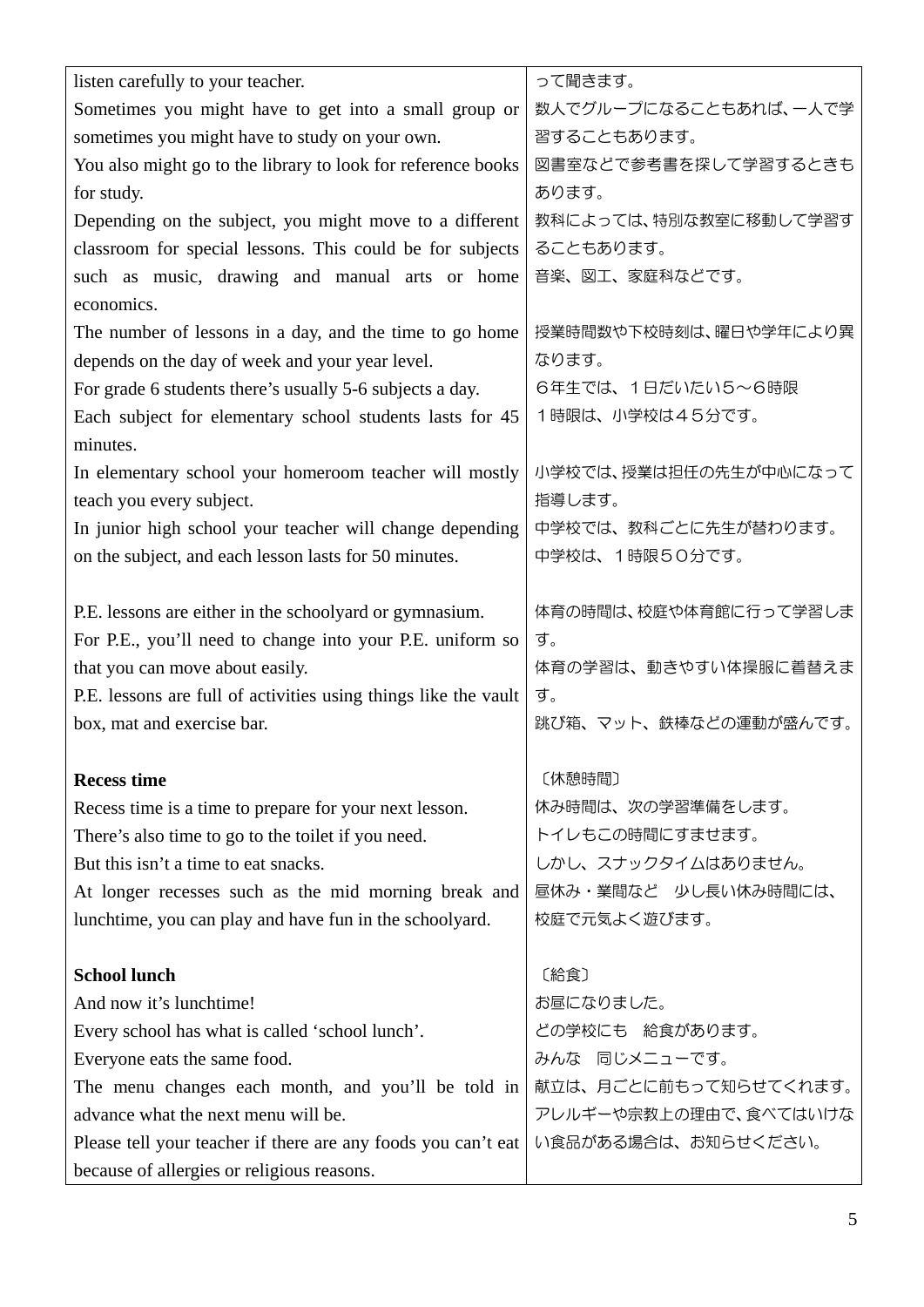| You and your friends will serve each other lunch and bring                                                        | 友達同士で 盛りつけをしたり運んだりしま           |
|-------------------------------------------------------------------------------------------------------------------|--------------------------------|
| it to your table.                                                                                                 | す。                             |
| The students wearing the white cloak are the lunch servers                                                        | 白衣を着ているのは、給食当番です。 1週間交         |
| who change each week.                                                                                             | 代で係をします。                       |
|                                                                                                                   |                                |
| Everyone can start eating after saying 'itadakimasu'                                                              | 食事の挨拶は、「いただきます。」で食べ始めま         |
| together.                                                                                                         | す。                             |
|                                                                                                                   | スプーンやお箸を使って食べます。               |
| We eat using a spoon or chopsticks.                                                                               |                                |
| If you have any troubles using the chopsticks, talk to your                                                       | お箸が上手に使えないときは、担任の先生に相          |
| homeroom teacher.                                                                                                 | 談しましょう。                        |
| When you finish eating, everyone says 'gochisosama                                                                | 食べ終わったら、「ごちそうさまでした。」と挨         |
| deshita'.                                                                                                         | 拶をします。                         |
| After lunch, you brush your teeth and then it's playtime!                                                         | 食事の後は、歯磨きをして休憩をします。            |
|                                                                                                                   |                                |
| <b>Cleaning</b>                                                                                                   | 〔清掃〕                           |
| And now it's cleaning time!                                                                                       | 掃除の時間です。                       |
| Everyday we clean the rooms that we use.                                                                          | 自分たちの使っている教室を毎日掃除します。          |
| Not only our own classroom, but also we take turns                                                                | 教室だけでなく、学校の他の場所も みんなで          |
| cleaning all parts of the school in turn.                                                                         | 分担して綺麗にします。                    |
|                                                                                                                   |                                |
|                                                                                                                   |                                |
| Homeroom                                                                                                          | 〔帰りの会・下校〕                      |
| When all of the lessons for the day have finished, it's                                                           | 1日の学習が終わると 帰りの会を行います。          |
| homeroom time.                                                                                                    |                                |
|                                                                                                                   | 先生からあしたの準備のお話があります。            |
| Your teacher will tell you about what to prepare for                                                              |                                |
| tomorrow.                                                                                                         |                                |
| There will also be some notices from your friends.                                                                | 友達同士の連絡もあります。                  |
|                                                                                                                   |                                |
| At homeroom time we write notes about tomorrow in a                                                               | 私たちは帰りの会で、「連絡帳」というノート          |
| notebook called the 'school diary'.                                                                               | 明日の連絡をかきます。<br>に               |
| If your guardians have any questions or notices, they can                                                         | 保護者の皆さんも、相談や連絡がある場合も           |
| write it in your school diary for you to show to your                                                             | この「連絡帳」に書いて担任の先生に提出して          |
| homeroom teacher.                                                                                                 | ください。                          |
| Please use your diary to write any information about the                                                          | 学校を休む場合や遅刻・早退する場合も             |
| day and reason if you take time off school, come late or                                                          | 日時・理由を 必ず連絡帳でお知らせくださ           |
| leave early.                                                                                                      | $U_{\circ}$                    |
| Telephoning in more urgent situations is also fine.                                                               | 急な場合は、電話でもかまいません。              |
|                                                                                                                   |                                |
| If you come to school late or leave early, please come<br>together with your guardian and don't come on your own. | 遅刻・早退の場合は、保護者の方が一緒にお願<br>いします。 |